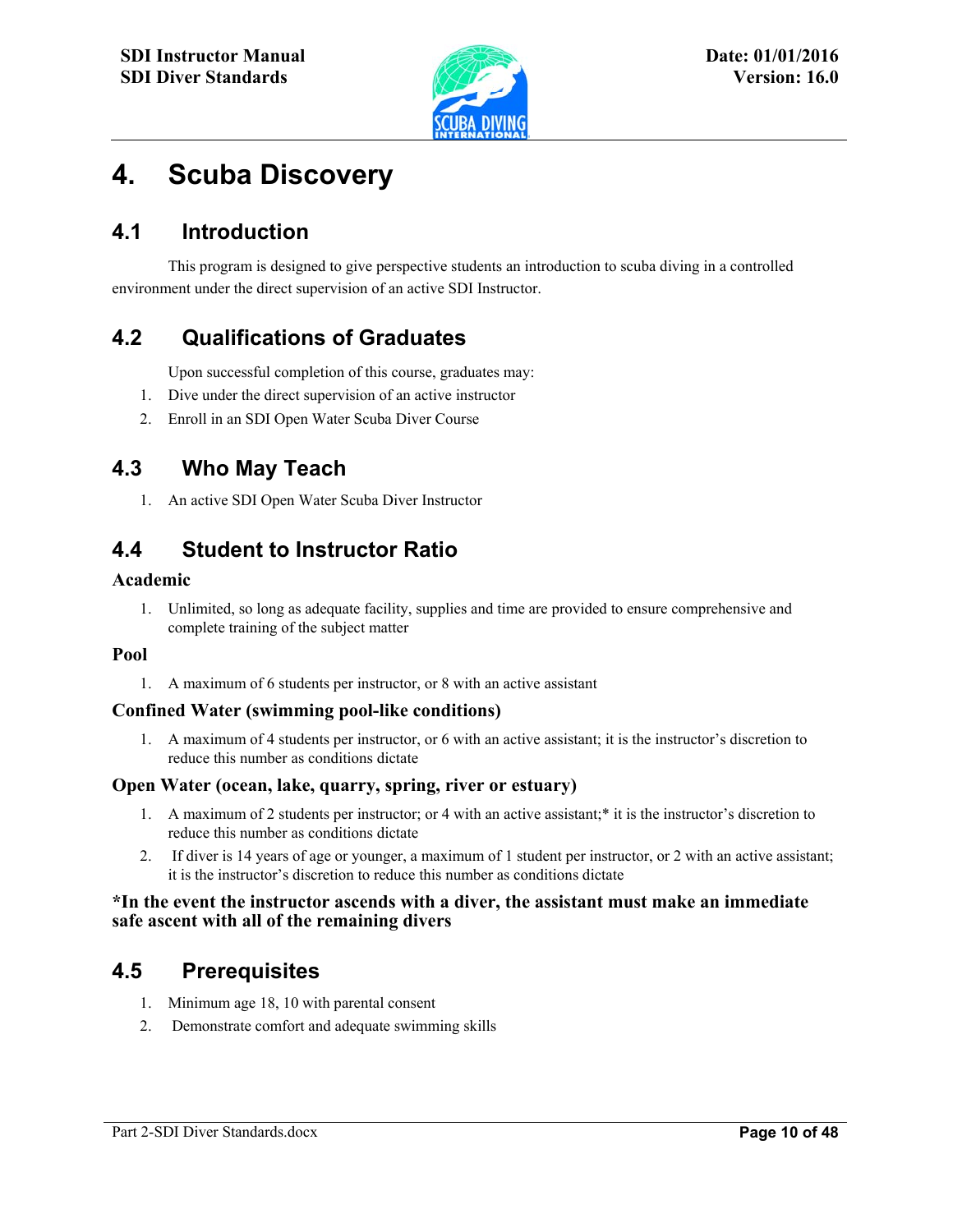

l

# **4.6 Course Structure and Duration**

#### **Pool or Confined Water**

- 1. Students must complete a minimum of 30 minutes in the pool or confined open water session prior to the open water dive.
- 2. Confined water session must be completed during daylight hours or under conditions that simulate daylight conditions

#### **Open Water**

- 1. Training depth must not exceed 9 metres / 30 feet
- 2. One dive required, second dive optional
- 3. All dives must be completed during daylight hours or under conditions that simulate daylight conditions
- 4. Instructors are not allowed to carry any photo or video equipment while conducting the open water dives

#### **Course Structure**

1. SDI allows instructors to structure courses according to the number of students participating and their skill level

#### **Duration**

1. The suggested number of training hours is 2

### **4.7 Administrative Requirements**

#### **Administrative Tasks:**

- 1. Collect the course fees from all the students
- 2. Ensure that the students have the required equipment
- 3. Communicate the schedule to the students
- 4. Have the students complete the:
	- a. *SDI Scuba Discovery* Pamphlet

#### OR

- 5. *SDI Liability Release and Express Assumption of Risk* Form
- 6. *SDI Medical Statement* Form

#### **Upon successful completion of the course the instructor must complete the following optional procedure:**

- 1. Complete the SDI Student Registration form
- 2. Issue a SDI Experience card

### **4.8 Training Materials**

#### **Required Materials:**

1. Slates

#### **Optional Materials:**

SDI Scuba Discovery Pamphlet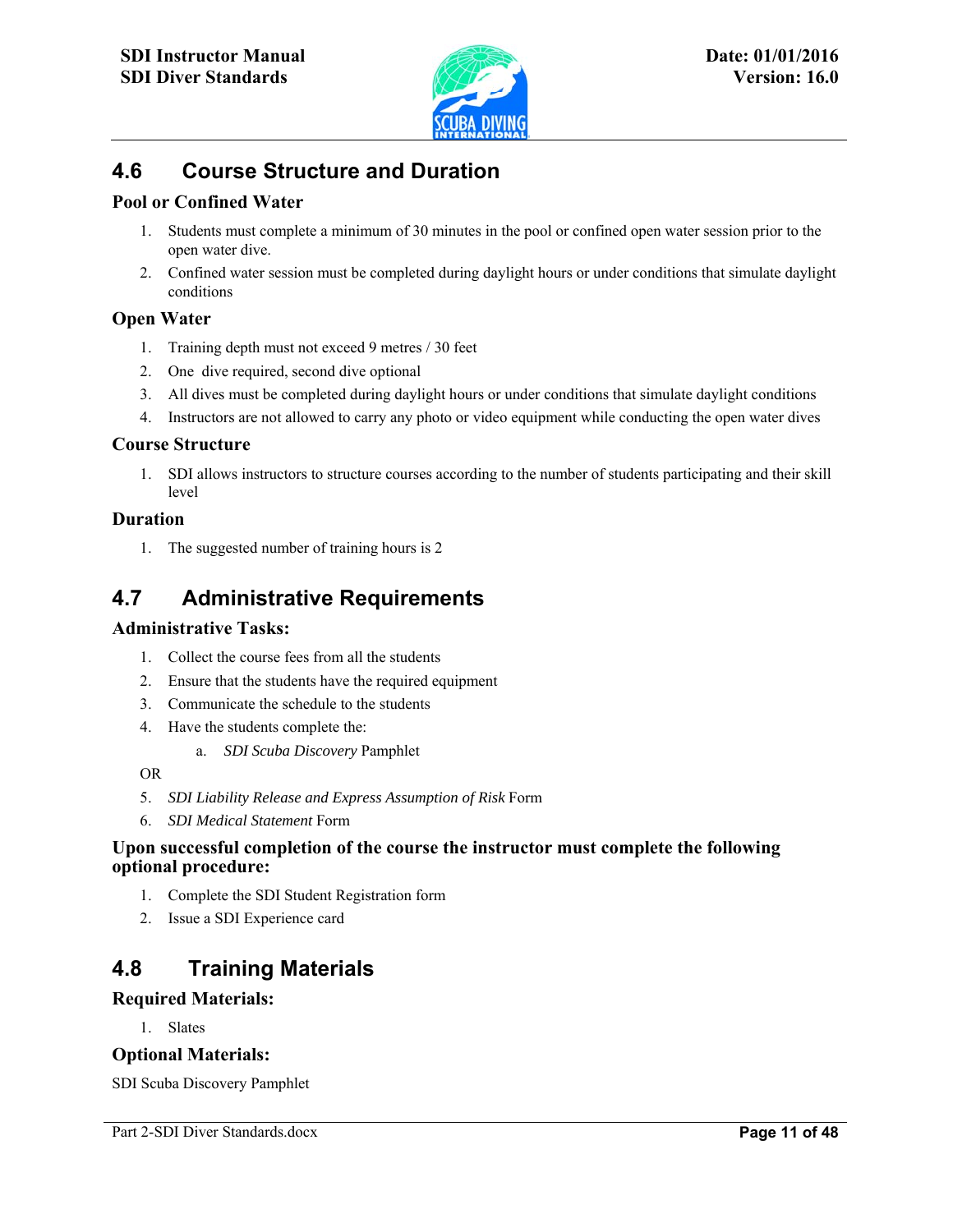

## **4.9 Required Equipment**

**Basic open water scuba equipment as described earlier in section two of this manual. The exception to this is a dive computer is not mandatory; however a depth gauge is required. The following material is required:** 

l

1. *SDI Scuba Discovery* Slates

# **4.10 Required Subject Areas**

**Instructors must use the** *SDI Scuba Discovery* **Slates. Instructors can use any additional text or materials that they feel help present these topics. The following topics must be covered during this course:** 

- 1. The Aquatic Environment
	- a. Marine environment
	- b. Marine life expected to encounter at local dive site
- 2. Physics and Physiology
	- a. Buoyancy
	- b. Pressure
	- c. Gas spaces
		- i. Equalization techniques
		- ii. Lung over-expansion problems
	- d. Reason for breathing continuously while underwater
- 3. Scuba Equipment Assembly
	- a. Mask, fins, and snorkel
	- b. Exposure protection
		- i. Wetsuits
	- c. Buoyancy compensator device (BCD)
	- d. Regulator
		- i. Primary regulator
		- ii. Alternate air source
	- e. Cylinders
	- f. Weight Systems
	- g. Underwater instruments
	- h. Submersible pressure gauge
	- i. Dive computers
	- j. Depth gauges
- 4. Communications
	- a. Hand signals
	- b. Buddy system
	- c. Buddy separation
- 5. Taking the SDI Open Water Scuba Diver Course